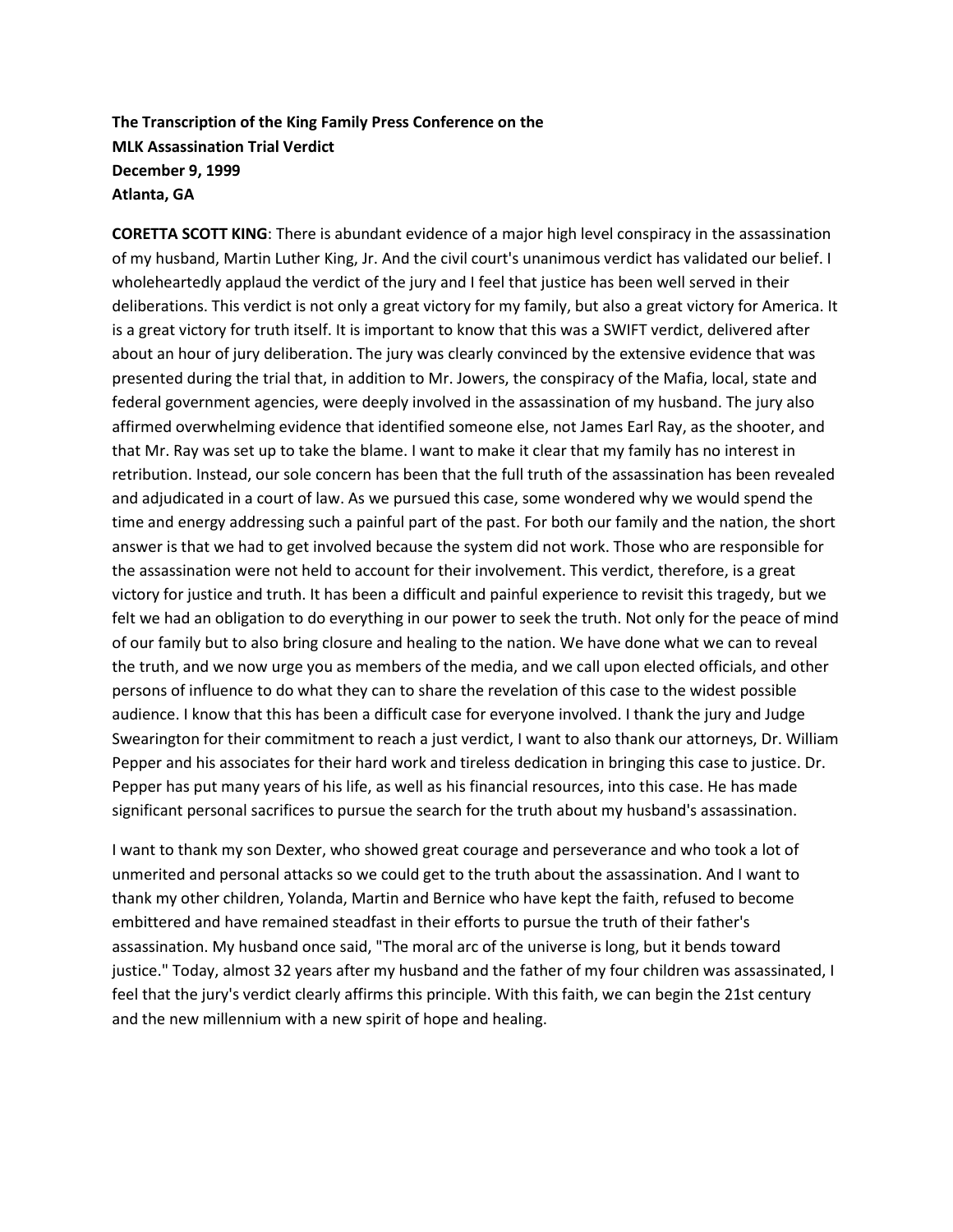**DEXTER KING**: I would just like to say that this is such a heavy moment for me. Yet while my heart is heavy, and this is a bittersweet occasion, bitter because we are dealing with tragedy, a tragedy that occurred some 32 years ago, but, yet today, we are still dealing with it. It is sweet because finally we know what happened. Sweet because this family has been vindicated, sweet because we can say that we are truly free at last. We can now move on with our lives. I want to give a real thanks to my mother, for her leadership and her tireless effort in carrying this burden all this time. You know we as children at that time were so young that we did not really understand what was going on. To my siblings, who have been here and been steadfast, to my aunt, we as a family have been unified around this effort. We finally got what we have been asking for, the opportunity to present evidence that we always felt would bring the truth out in a court of law. To have had 12 individual jurors to bear what we have been saying, that if the American public were allowed to really hear, they too would conclude what has now been concluded by those 12. I want to make a special thanks to Dr. William Pepper, for really if it were not for his efforts, we would not have known about this. We really would not have gotten involved. We can say that because of the evidence and information obtained in Memphis we believe that this case is over. This is a period in the chapter. We constantly hear reports, which troubles me, that this verdict creates more questions than answers. That is totally false. Anyone who sat in on almost four weeks of testimony, with over seventy witnesses, credible witnesses I might add, from several judges to other very credible witnesses, would know that the truth is here. The question now is, "What will you do with that?" We as a family have done our part. We have carried this mantle for as long as we can carry it. We know what happened. It is on public record. The transcripts will be available; we will make them available on the Web at some point. Any serious researcher who wants to know what happened can find out.

And I just want to state for the record for once and for all, that those of you in the media who may innocently be reporting that inaccuracy, you know, because you may be legitimately ignorant about the facts, I want to clear that up now. Those of you who may be a part of the media manipulation, you too can hear this. The word that always comes forth first, that James Earl Ray confessed, is not true. He never confessed. He plea bargained. Any of you that understand the legal process understand that plea bargain is not the same as a confession. Why? Essentially it is put forth in an effort to get a lenient sentence. Also, it is an admission to having committed the crime. The second thing, is that this verdict was not, as has been reported, a conspiracy that said others were involved other than James Earl Ray. That is not what that jury voted on. I want to be clear about that. They clearly voted on evidence that stated that James Earl Ray was not the shooter, that he was set up, that he was an unknown patsy. That Lloyd Jowers, along with his coconspirators, that the jury also concluded involved state, local and federal agencies. I want to be clear about that, because you keep hearing duplicitous reports. I also want to put to rest for once and for all, that no one is qualified to speak on this case except the people who were there, the jurors, the family and, of course, the legal team. Just because someone says they marched with Dr. King does not make them an authority on this subject, whether they are political conduits or government publicists who continue to recycle these lies and continue to discredit this family. This is what happened to my father. There is a very distinct process or protocol that happens when there is an issue of national security. First, there is an attempt to discredit ones credibility. Second, there is harassment. And finally, if that does not work, termination or elimination. That is what happened to our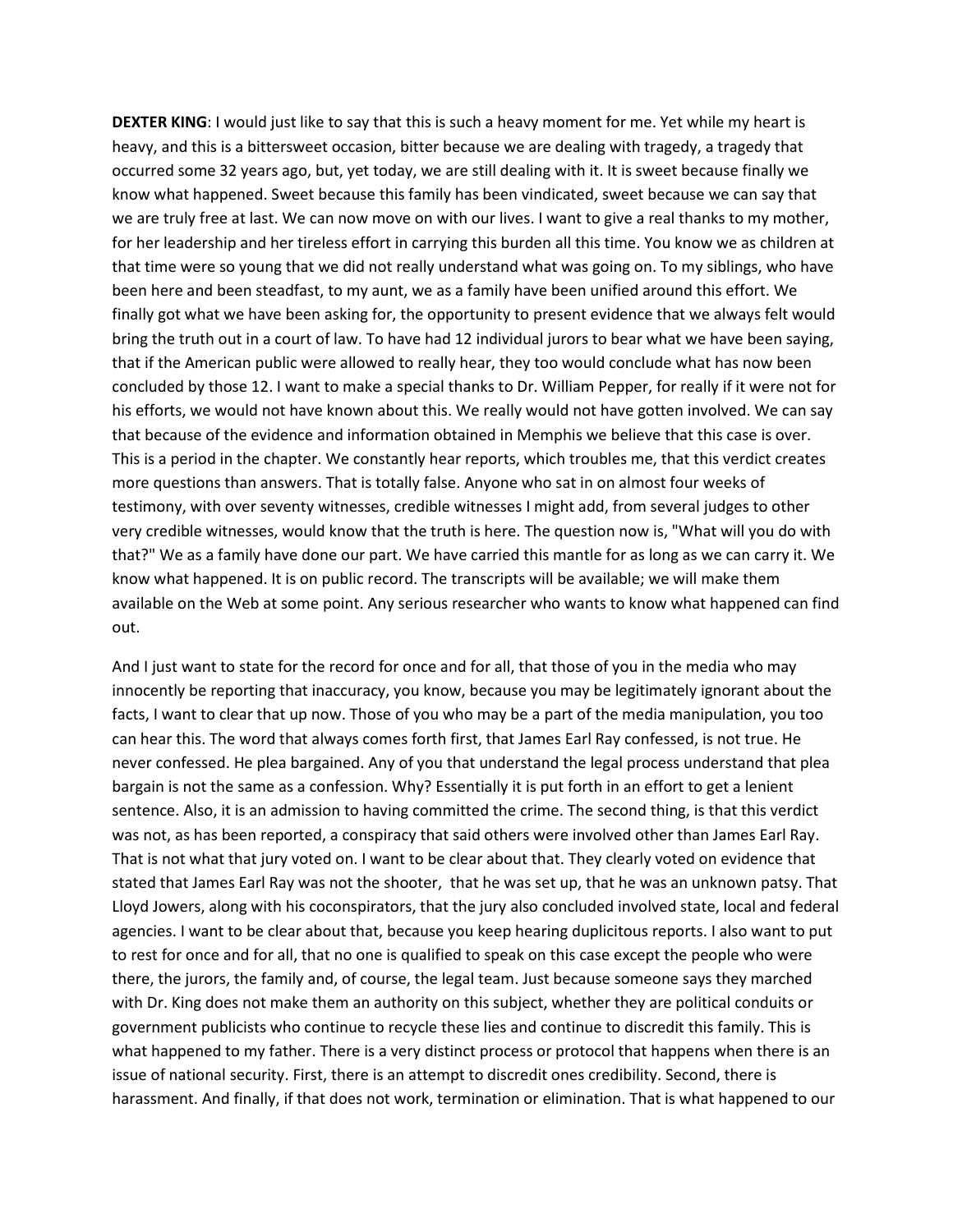loved one, because he challenged the establishment. He spoke out against the war in Vietnam. He talked about dealing with poverty, by taking poor people to Washington. There was also an interest in the political process. He became too powerful. Let us not forget, as my mother said, that it was the failure of the system to do the right thing by its citizens, who first and foremost caused and created a Martin Luther King Jr. and others to get out on the front line and be beaten, brutalized and even killed. And now, it is the failure of the system to do the right thing, which is now to find out who killed this man. Because they themselves will have to show bloody hands. So it is left up to our efforts as private citizens, as he was a private citizen who had to seek other means through private regress. We thank God for democracy. There is still in America a system, even with all of its shortcomings, that in some cases justice can be achieved. So we believe that this verdict speaks to that last bastion of this democracy. Where 12 independent people could hear something and that you and I am also given the opportunity to hear and to know. So in that regard we celebrate.

Finally, we know that because this has occurred after 32 years, we can finally move on with our lives. We don't care what the justice department does. This is another misnomer. We did not do this to force their hand. I doubt seriously that they will indict themselves, for who polices the police? That is up to the American public. We, [the King family] have done our part. Those of you, if you find it in your hearts to get the "powers that be" to officialize what 12 independent people have already done, that is your business. We know what happened. This is the period at the end of the sentence. Please, after today, we do not want questions like; "do you believe that James Earl Ray killed your father?" I have been hearing that all of my life. No, I don't. This is the end of it. Thank you.

**MARTIN LUTHER KING, III**: First I want to say, well done brother, well said. On behalf of all of the persons who worked with my father and as the spokesperson of the organization that he cofounded, SCLC, I don't think that I can say much more than what my brother Dexter has said, and what my mother has said. Certainly this has been a very, very long time coming. It essentially says that the truth can in fact come through. It essentially says that if you keep working forward, sometimes for some, even in the twilight, that one day you will reach the conclusion of truth. This could not have happened without a lot of people. I too, want to thank Dr. Pepper and his team, who have been working on this for almost 20 plus years. I too, must thank my brother, who basically sat us down and had the courage to encourage us to take on this issue that we knew was going to be a process of maybe, attempting to discredit this family. Some people have said that we are crazy. Some have stated that we were trying to do other things. The only thing we have ever tried to do was to seek that which is true. So while this is in a sense closing for us, or may be the end of a chapter for us, it might be just the beginning for others, as my brother Dexter has stated and my mother has stated.

We are very pleased this day. I hope that this will give others encouragement to always seek that which is true. Thank you.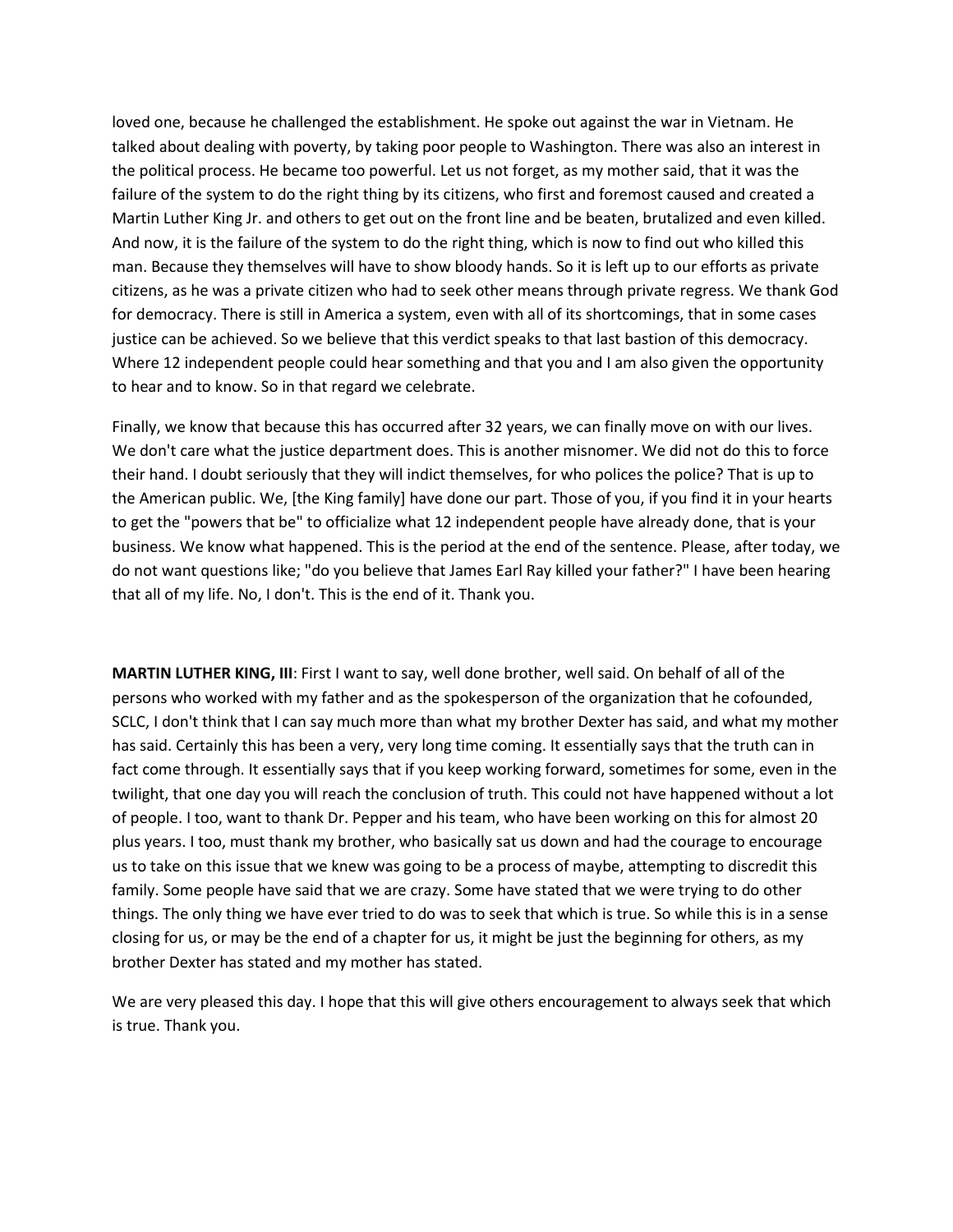**BERNICE KING**: I guess I will speak, for I have never spoken before regarding the assassination of my father. I was only 3 years old. You may remember me as the one in my mother's lap at the funeral. I don't have much to say, because in a real sense I recall words that were spoken when the decision came down from the Supreme Court, regarding the bus boycott in Montgomery, Alabama. The words spoken were that "God had spoken" from the Supreme Court. I think that God has spoken from 12 independent jurors in Memphis, Tennessee concerning my father's assassination. As somewhat the spiritual leader for this family, because I am an ordained Christian Minister, I have to truly give praise to God for what has happened. We cannot know that God is not a liar. He has spoken his word that I will never leave you, not forsake you, that I will be with you until the end of the earth. So I praise God for what may happen. I thank God for my family. My family praises God for Attorney William Pepper, for his diligent and tireless efforts. There is a word in scripture that says do not be weary in what you are doing, for in due season you will reap if you faint not. Today, we have reaped a harvest, not only for us alone, but also for this nation. And I believe that ultimately God is going to speak even more truth in regards to the assassination of Martin Luther King, Jr., because as we said from the beginning, even though we needed a sense of peace and satisfaction to have the record set straight, the reality is that it is not who killed Martin Luther King, Jr., but as we go forth into the new millennium, as a nation, but what killed Martin Luther King, Jr. Because whenever we get to what killed Martin Luther King, Jr., then we will deal with the various injustices that we face as a nation and ultimately as a nation that leads this world. So I thank God for what has happened. I thank the American people for their voices that have been relentless in this pursuit in various ways. Even to those who have not been able to speak at this point, I thank God for their prayers.

**WILLIAM PEPPER**: Ladies and Gentlemen, this great republic has throughout it's history, has been afraid to face the issues that Martin Luther King tried to confront at the end of his life. Dexter King said quite frankly, that Martin King opposed the war in Vietnam, and sought to bring the poor to Washington to rally for their cause in the halls of Congress. They took up tents in the shadow of the Washington Memorial to remind the lawmakers that forces of power in this land that do exist, and they have rights which were being denied to them.

Because he took on those forces, powerful economic forces that dominated politics in this land, they killed him. He was killed because he could not be stopped. He was killed because they feared that half a million people would rise in revolution in the capitol of this country, and do what Mr. Jefferson said needed to be done every 20 years, to cleanse this land. This land has not been cleansed. This nation has not faced the problems that Martin Luther King, Jr. died trying to face and confront. They still exist today, the forces of evil, the powerful economic forces that dominate the government of this land and make money on war and deprive the poor of what is their right, their birthright. They still abound and they rule.

The jury heard the background of Dr. King's crust. They understood, finally, the reason why he was stained. He was not a civil rights leader when he was stained. He was an international figure of great stature. He had a moral banner that he was waving and it was heard and seen all over the land. Here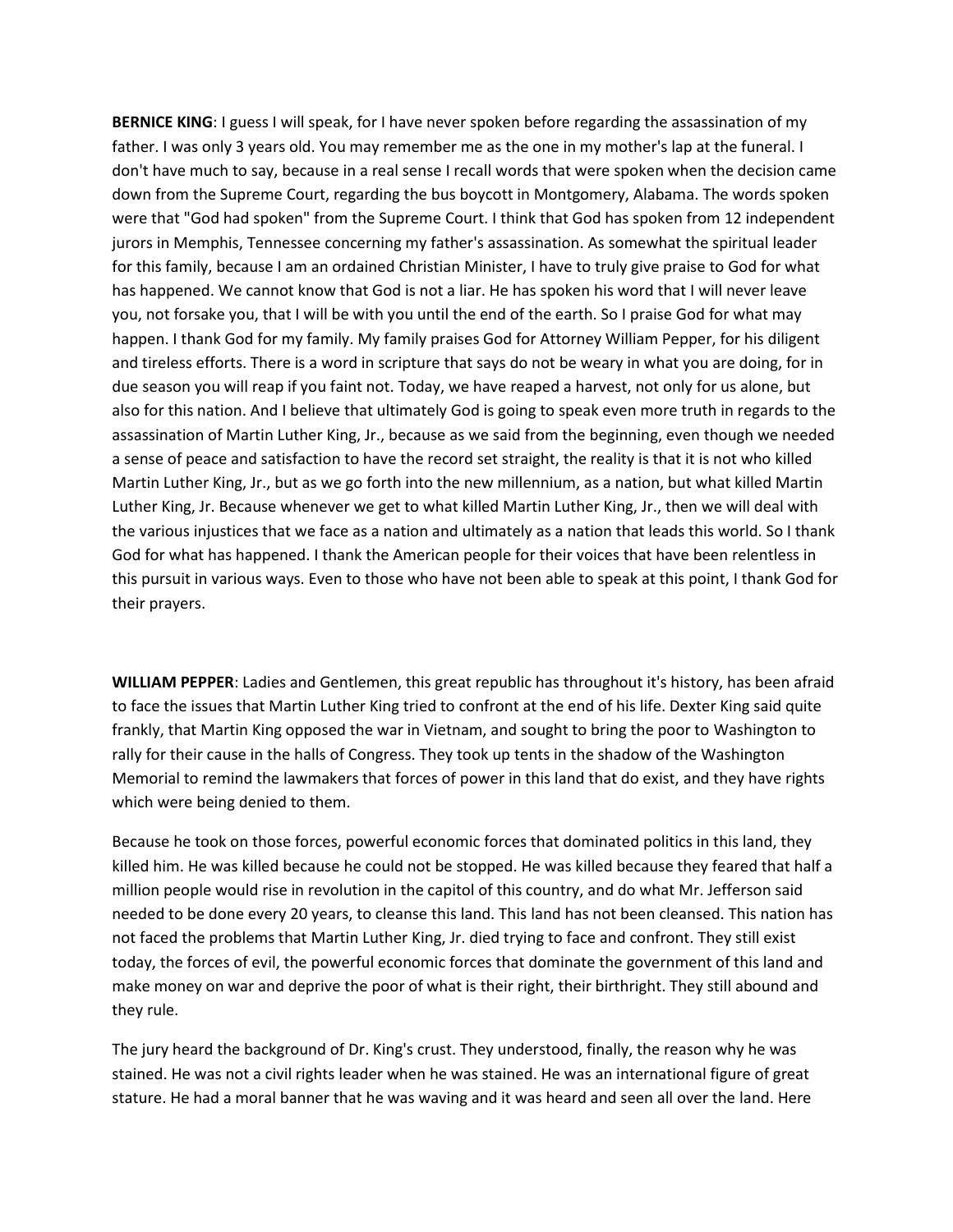and in Europe, Southeast Asia. He had that kind of compelling presence. He was a danger and a threat to the status quo. So he was eliminated.

What the jury also heard, from all of those witnesses for almost four weeks, was that he was assassinated because of the removal of the all police protection when he was in the city of Memphis. Even Black Firemen were taken away. His body guard staff were removed. Attack forces were moved back. On and on it went. And then the Mafia involvement with Jowers was put forth in excruciating detail of how this was planned and who was behind this.

The man who controlled James Earl Ray was identified by independent witnesses from spreads of photographs they had seen. Like a British journalist showed a photograph of this man to his daughter and she said anybody could get this photo of my father identifying him heading others. A Portuguese journalist met with the family and was told how the government of the United States was protecting this man. Now, in their homes protecting their phones. Who is this person? Who is this person that the government continues to protect? Against what kind of assault? Then the proof goes into the broader conspiracy. The fact that had you known that there were photographers on the roof of the fire station. Had you known that two army photographers were on the roof of the fire station photographing everything. Two cameras, one on the balcony and one whisking around the driveway and into the brush area. Did you know ladies and gentlemen that the assassination was photographed? That there were photographs buried in the archives at the Department of Defense? No you did not know. And you know why you did not know? Because there was no police investigation in this case. No house to house investigation. Neighbors as late as two weeks later stated "they never knocked on my door, now let me tell you what I saw." And she takes the stand and she tells what she saw. She tells that she saw a fireman tell the police that the shot came from those bushes there, and the police ignored him. Seeing a man run from an alley and get into a car and is whipped away right in front of the police. And the police not bothering at all to stop him. No, no, no, you did not know about any of this did you? They didn't talk to the Captain who ran the fire station. No one talked to that man in thirty years. He put the photographers up there. He took the stand and stated, "yeah I put them up there. They showed me credentials saying they wanted to take pictures." Where are those pictures? That proof has existed for all of these years.

## It's there. It has been buried.

The tragedy of the death of Martin Luther King, Jr. is a tragedy for this family here. This family in my view is America's first family because of their struggle and for what they have stood for, going back for generations, going back to 1917, the first world war period, this family was under surveillance by military intelligence back then. Up to the present time they have been feared. So that is a tragedy for this family. It is a tragedy for this nation and to the world that this man was taken from us when he was.

The third tragedy was the failure of representative democracy to deal with this as a political act. This type of act which was covered up. How was it covered up? Well, the jury heard evidence as to how it was covered up for 31 years. And ladies and gentlemen, the evidence they heard ranged from murder, murder of a poor innocent cab driver who was putting luggage into a taxi cab in the driveway of the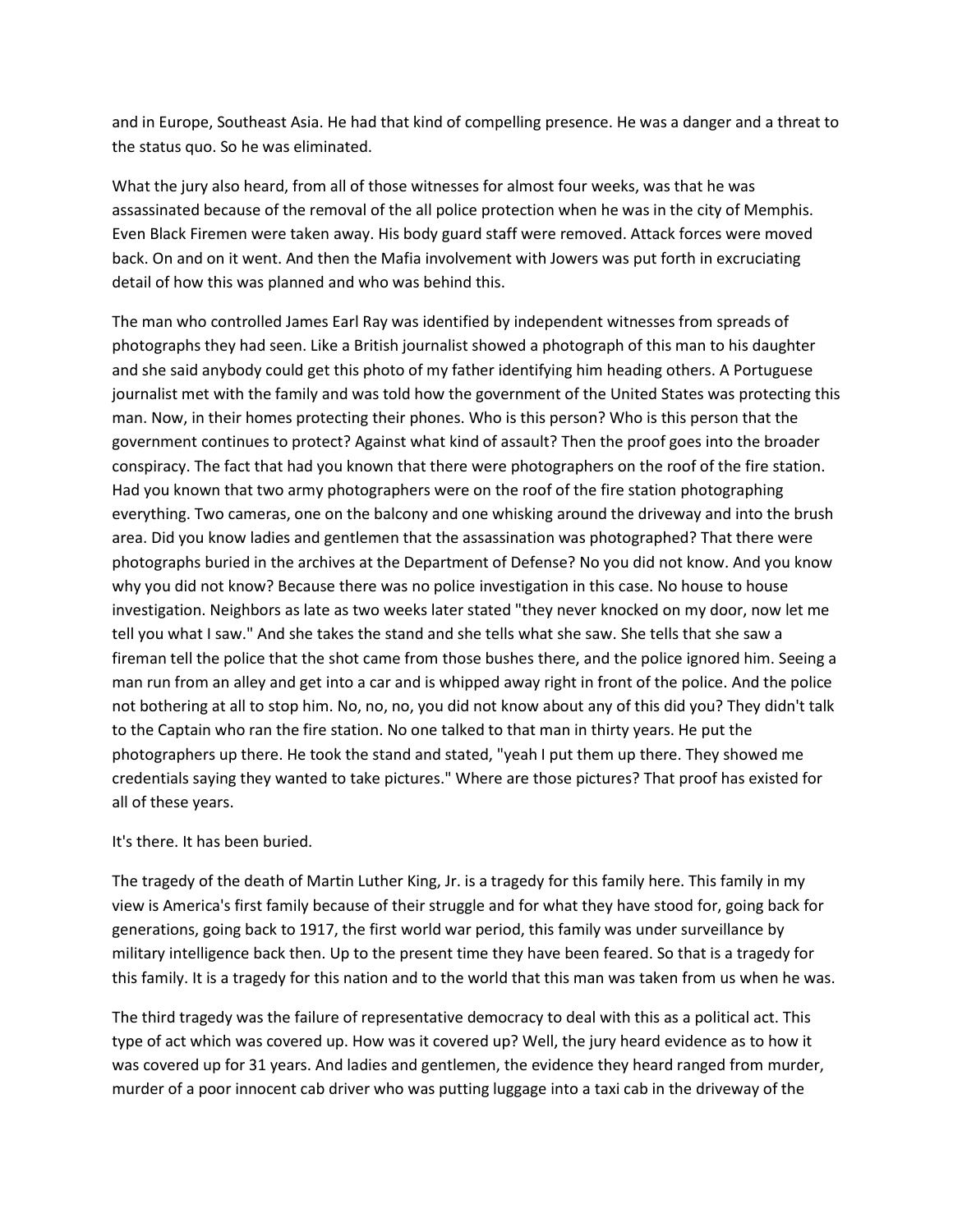Loraine Motel and who saw the shooter come down over the wall, run down Mulberry Street and get into a waiting Memphis Police traffic car to be driven away. He told his dispatcher, "Oh, they got the killer. I saw him being driven away in a Memphis Police Department traffic car." What happened to that poor taxi cab driver? He was interviewed by the police that night and they found his body the next morning. NO record of that death exists. NO record exists. If we had not found people whom he had told that story, who heard him on the very night we would have never known about this.

Then we have to go to the directories and find out who was his wife and who he was. To see his listings in the directories in 66 and 67, and then in 68, see "Betty" his widow. He is dead, he is gone and he is history. So it goes from murder, down through bribery. James Earl Ray was offered large sums of money on two occasions: when he was in prison and a pardon if he would plead guilty. He did not do it.

There was evidence of attempted assassination of James when he was in prison. Evidence was produced of how they tried to get rid of James, how they tried to kill him when he was in prison. We went all through all of that. Then ladies and gentlemen, the media. Because this could not have been covered up without the help of the media. This is not a condemnation of the good works of journalists who come and write stories and put them through to your editors and watch them publish, or television cameramen who do your jobs as you are supposed to do it. It has to do with forces that ultimately decide what gets on the air, what gets in print and what the slant is. So we put Bill Shat who is one of the leading experts on media this information and propaganda used by government on the stand, and he explained in detail how governments have done this historically and how they have done it down to the present time. He explained how they took this family on when they decided they were going to come out for a trial for James Earl Ray. And how they took Martin King on when he came out against the war in Vietnam.

And remember, when Dr. King came out against that war, it made everyone come out against him. The media attacked him like there was no tomorrow. Just like the media attacked his family like there is no tomorrow when they did what was right. It is the job of the media to disclose. Not the job to hide. This has been covered up, it has been hidden all of these years. Now the jury has spoken. And what did the verdict say? And they are going to be trotted out and here comes the spins, "Oh the Judge was asleep during a lot of the trial and he didn't hear a lot of the evidence. Oh there was a lot of hearsay there." Not mentioning the admissions against interest are omitted if there is hearsay.

One thing after another like this by people who have never seen him, who have never heard him, who are not interested in the efforts, but who have got a locked in position that says that there was a lone assassin and that is always the way it is going to be. Well let us hope that together we can somehow make a step so that we can end this nonsense. We can end this nonsense. We can end this cover up. We can say for once and for all that a jury has spoken. They heard everything. If there is any decency left in this system, it is the fact that you can get 12 people who can hear what other people have to say, they can review documents, there are about 50 exhibits that they were able to review, and they can make up their own minds.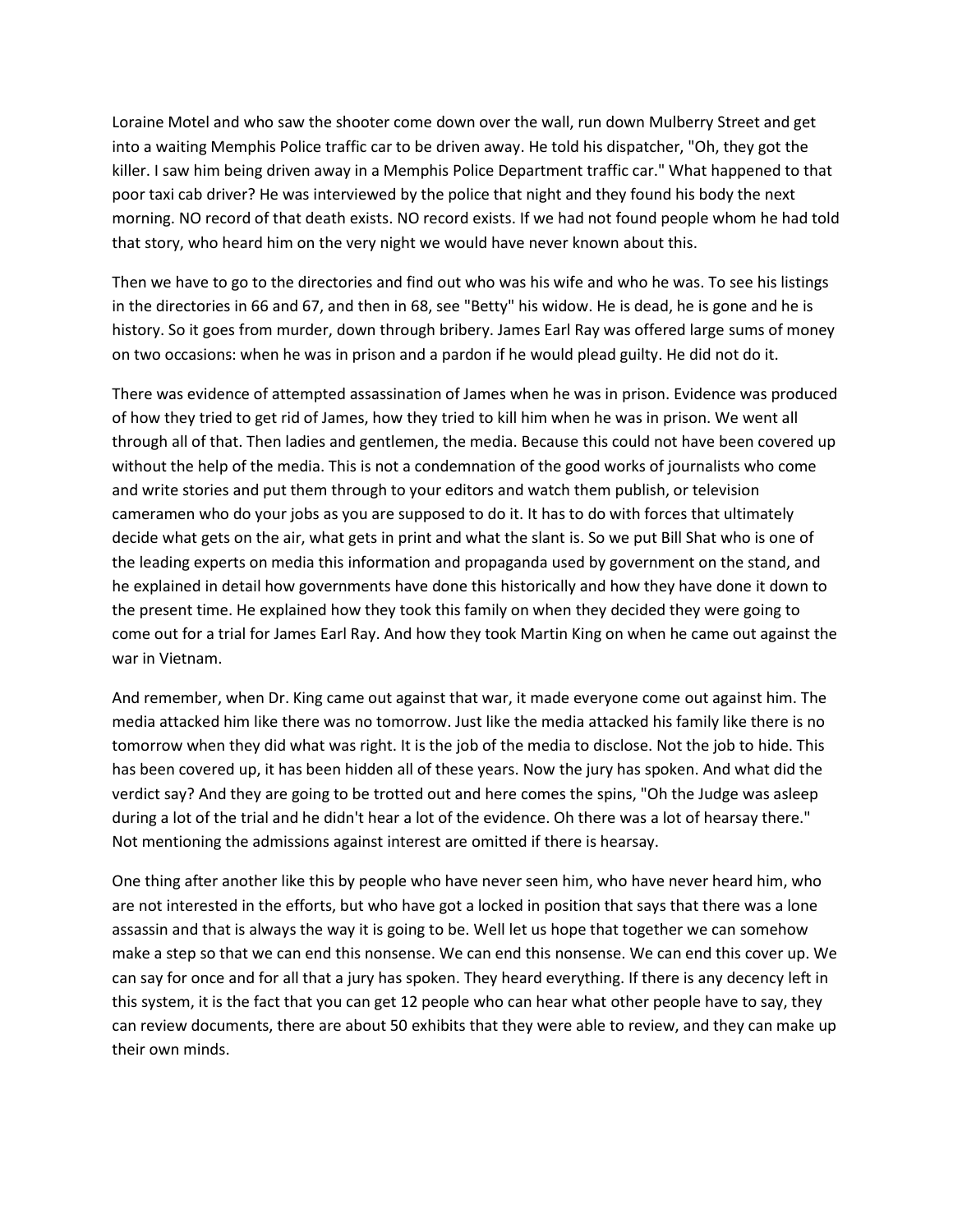The defense tried several times to have the case dismissed. The Judge refused. So it did go to a jury and that jury has spoken. Let's hope this is a forum, which we can say, is healing. We have reached the truth. The family is satisfied. What the government does, the government can do. The government may do now what it has never done before. If they want to take it up now, let them take it up. The real, real ongoing, almost criminal aspect of the case that still exists, is the fact that this family privately had to do what the government has not done and would not do. Make no mistake about it, all the evidence that was heard in that court over the course of the last 30 days has been available for 32 years. It has been there right in front of them. All they had to do was look, ask questions, believe credible people who were willing to talk to them, and not further go away because there were black shop owners and they didn't know what they heard when he heard the man say, shoot the son of a B when he comes on the balcony. He didn't know and he didn't understand that. This was a businessman from Somerville.

In the traditional history of the country, where a person who was a friend and a colleague of a victim, only for one year, the last year of his life, but during that year the friend and colleague of the victim decided 20 years later the convicted murderer of that victim. Then eventually came to represent the family in the final quest of justice. That has been the process that I follow. That has been the result. We have at last obtained justice. Martin King was always fond of saying in moments of trial, that truth crushed to earth, no matter how much it is crushed, will always rise again. Ladies and Gentlemen, in that courtroom yesterday in Memphis, Tennessee, finally that truth crushed to earth rose again. Today we acknowledge that truth.

**DEXTER KING**: I want to thank all of you for being so patient and for coming out to cover this. At this moment, we have now ended our formal statements and would now like to open it up for questions.

**Answer to Question by Dexter King**: What should happen next as you have heard, we really have no control over. I don't mean to sound rash or insensitive, but we really don't care at this time. As my father used to say, in healthy self-interest, this family is now hoping to cleanse and to heal and move. Closure. This is it for us. We are here to say that we feel that we can move on from here.

**Answer to Question by Dexter King**: No, no, Mr. Jowers did name names. That is another misnomer. Why is there so much misinformation. The only thing I can say is that if anybody wants to really take time they should read these transcripts. Ironically, I happen to get a call from Mr. Jowers on my way over here on my cell phone. He called to basically say that he wanted the family to know and to express to you, Mother Dear, that he never wanted nor intended any harm to us and that he is glad this is off of his chest. He is glad the jury ruled the way they did. He said that his attorney does not even know that I am talking to you, and I don't care. I don't have much longer and I don't care what is going to happen to me now. He is very afraid of an indictment. That is the reason he was never willing to come forward. Dr. Pepper kept telling him that he did not have to worry, because they do not want the truth, so you are not going to get indicted. If they indict you, that will throw away all the "official" story, which we now know is not

**Question**: There are many people out there who feel that as long as these conspirators remain nameless and faceless there is no true closure, and no justice.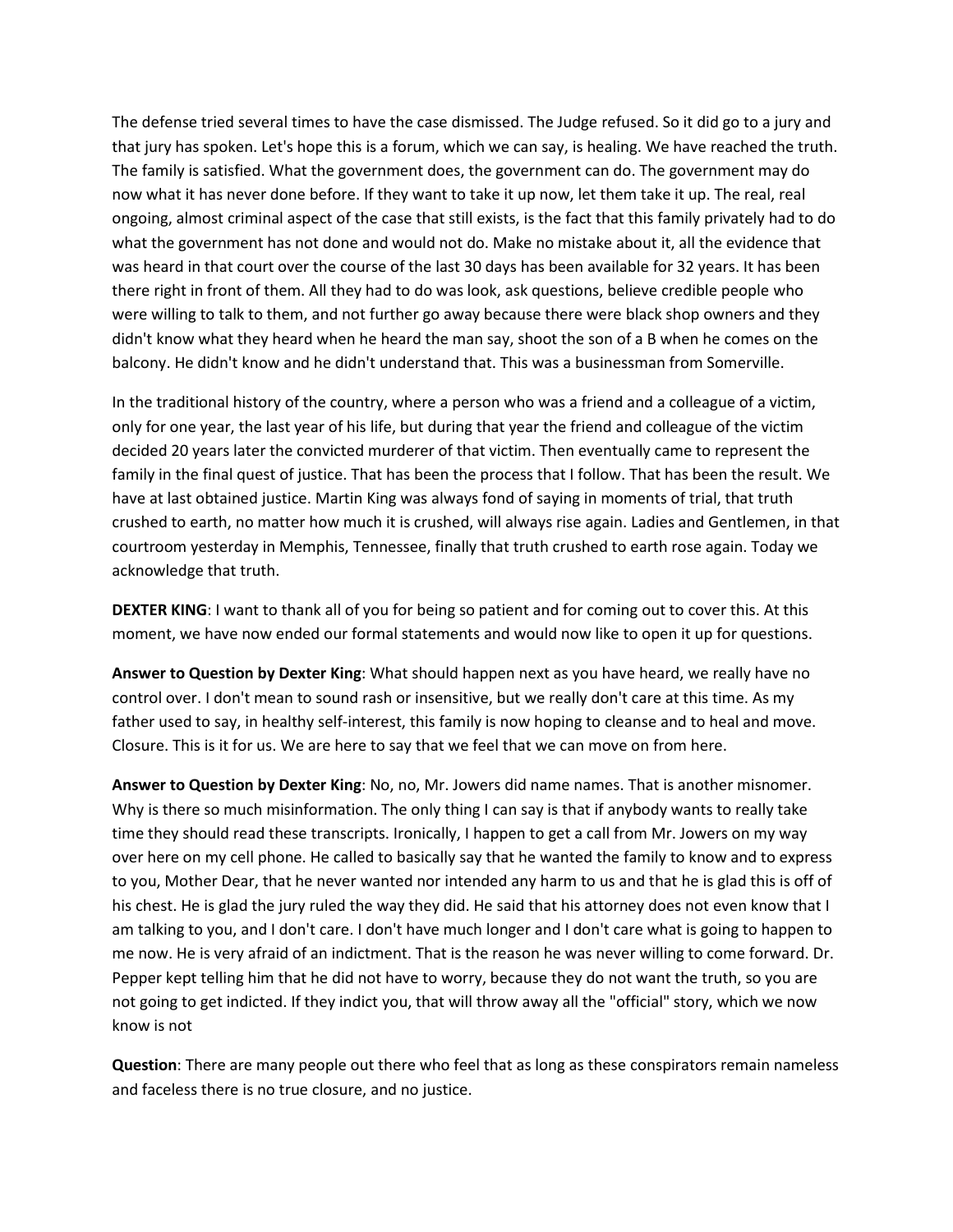**Dexter King**: No, he named the shooter. The shooter was the Memphis Police Department Officer, Lt. Earl Clark who he named as the killer. Once again, beyond that you had credible witnesses that named members of a Special Forces team who didn't have to act because the contract killer succeeded, with plausible denial, a Mafia contracted killer.

**Question**: I'm sorry, my question goes to the family's feelings. There are those who feel that as long as this greater conspiracy that has remained faceless and nameless and until there are faces and names attached to that conspiracy that justice will not be served. The family doesn't share that view?

**Dexter King**: Well no, because we know. I guess I am not making myself clear. There is an institutional framework on how these things happen. So if you want to go back and do the research for those who want to know who gives an order. I do know certain things about the military, and the commander in chief has to make certain commitments for certain troops to be committed domestically. In this instance, there was denial that the troops were not there, Special Forces were not there. But in fact, with the Captain of the Firehouse, which Atty. Pepper had on the stand, said he put the Army Special Ops. photographers on the roof. There was another witness that talked about all the Army Officers, a Memphis Police Officer, an inspector who talked about all the army brass that was there. He said that he had never seen that much Army Brass in his office ever before. So all of this information is there. It's just that no one has really looked. This is the most incredible cover up of the century. I can't even believe it. It is mindboggling. But again, if anybody wants to go do the research, and we do live in an age of microwave society and everybody wants things like that (very quickly), but if anyone is serious about sitting down and going through this, they will come up with the same conclusions as we did and 12 other people did as well.

**Question**: So the family doesn't necessarily want to see those people spend time in jail?

**Dexter King**: No, we were never in this for a retribution of justice. We follow the spirit of our loved one. He forgave the woman who almost took his life, if you recall, when he was stabbed. I personally witnessed my grandfather forgiving the killer of his wife when I was 13 years of age. The only thing that this family and I have ever talked about is reconciliation. We are a family of love. We try to walk the walk and not just talk the talk. We are never looking to put people in jail. What we are looking to do is cleanse the society because these ills still exist. Just as my sister stated so eloquently, it is not who killed Martin Luther King, Jr., but what killed him and why was he killed. He was killed because he was addressing injustices that today still have not been addressed.

**Dexter King**: So once again, we want to thank each and every one of you for coming out. We are hopeful about whatever the powers that be decide, but that is on them. But we caution you, be wary. You will be hearing attacks that the family is in this for money. I can tell you and I can show you the receipts. We have spent a lot of money. And we have lost a lot of money because of this. There is no gain. As you know, the verdict rendered a small, nominal sum. We requested a hundred dollars because there had to be some damages, because it was a wrongful death suit. We did that because we were never in this for money. We spent money. We had to pay for some 70 odd witnesses to appear and all their expenses.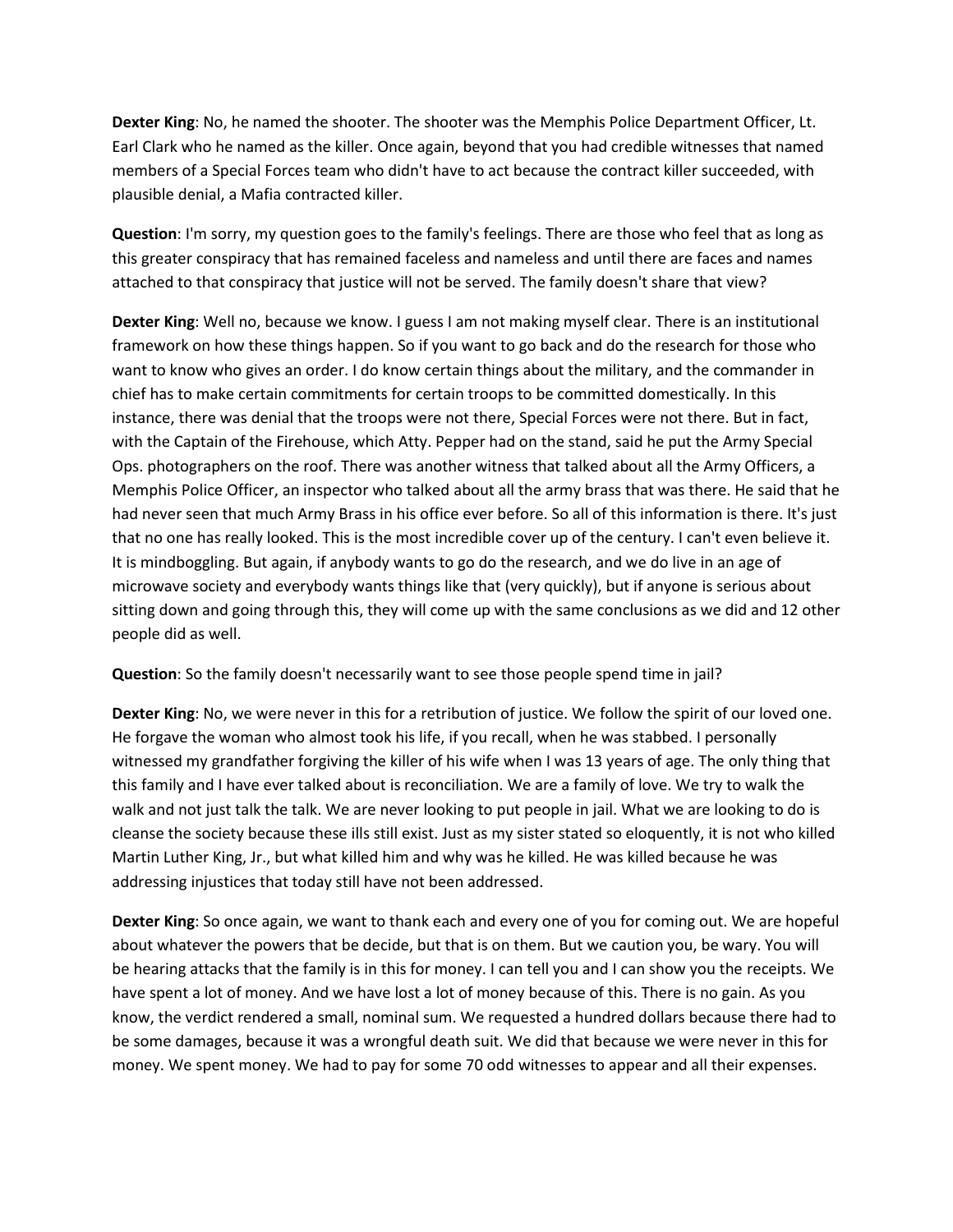But you cannot put a price on freedom. And certainly you cannot place a price on death. So the thing we hope for is that we can move forward into this new millennium, coming into the Christmas Season.

**Question**: Can you tell us something from your conversation this morning with Mr. Jowers?

**Dexter King**: He simply stated that he wanted me to know, as well as my family and my mother (he asked me about my mother), that he is sorry for all of this. But he said that he is glad that it turned out the way it did. He said what happens, happens. That he does not know what will happen to him as he gets to his age. He is still fearful as a result of all of this that he is going to go to prison. The first time I met with him, that was the first thing he was concerned about. He said, "I don't want to go to jail. I am an old man and I am so afraid." Even though the Justice Department granted him federal immunity, he is concerned and worried about the issue of state immunity, the state of Tennessee. We assured him that if that were the case, we would certainly make a stand to grant immunity. We would support that kind of thing.

**Question**: Did he say anything in this conversation about his role in the assassination?

**Dexter King**: Well not in this conversation, but on several other occasions. At least two occasions that I met with him. At another time he actually called names. It was somewhat of a confessional thing, because he would call me sometimes late into the evening just to talk. You could tell it was a cleansing process. Why does a person who is almost, you know, terminal in a sense....even James Earl Ray was offered a liver transplant he would've just said that he did it. Why would someone take that to their graves? Especially if they had a chance to have a little more life?

**Question**: This is to Mr. Pepper. Was there anything that came out in the trial that you didn't know about?

**William Pepper**: Lydia Cayton came forward when the trial was about to begin. She lived just down the street from the Lorraine Motel. On the afternoon of the shooting, she heard the shots and grabbed her two children and ran down to the corner, about 8 minutes after the shooting. One of her neighbors stood with her. She was the one who saw a man run from an alley that connected to a building of the rooming house, and get into a Chevrolet Corvair and drive around the corner, while the police stood there on the corner of Mulberry. She also saw a fireman screaming at the police that a shot came from the bushes. Ms. Cayton's evidence and courage is very important. The courage of the Fire Department Captain to come forward and talk about putting the photographers up on the roof. These people were concerned and frightened. That I think was significant. The testimony of the main witness who talked to the cab driver who was killed, Louis Ward. And the taxi driver who talked about the network television team, who drove to the airport after they had given Mr. Jowers a lie detector test. This was very important. They gave Mr. Jowers a lie detector test at one point, and you will hear that Mr. Jowers failed the lie detector test. They came in and told him that he failed at the end of it. While this team was being driven to the airport, they were talking about Jowers, and because he knew Mr. Jowers, his ear perked up. He heard the examiner in the front seat say, "There is nothing I can do to get him to waver." And the passengers in the back, asking, "Well how does a man retain so much detail like that? How can he recollect that so accurately?" The front seat passenger said in reply, "I don't know, I couldn't get him to